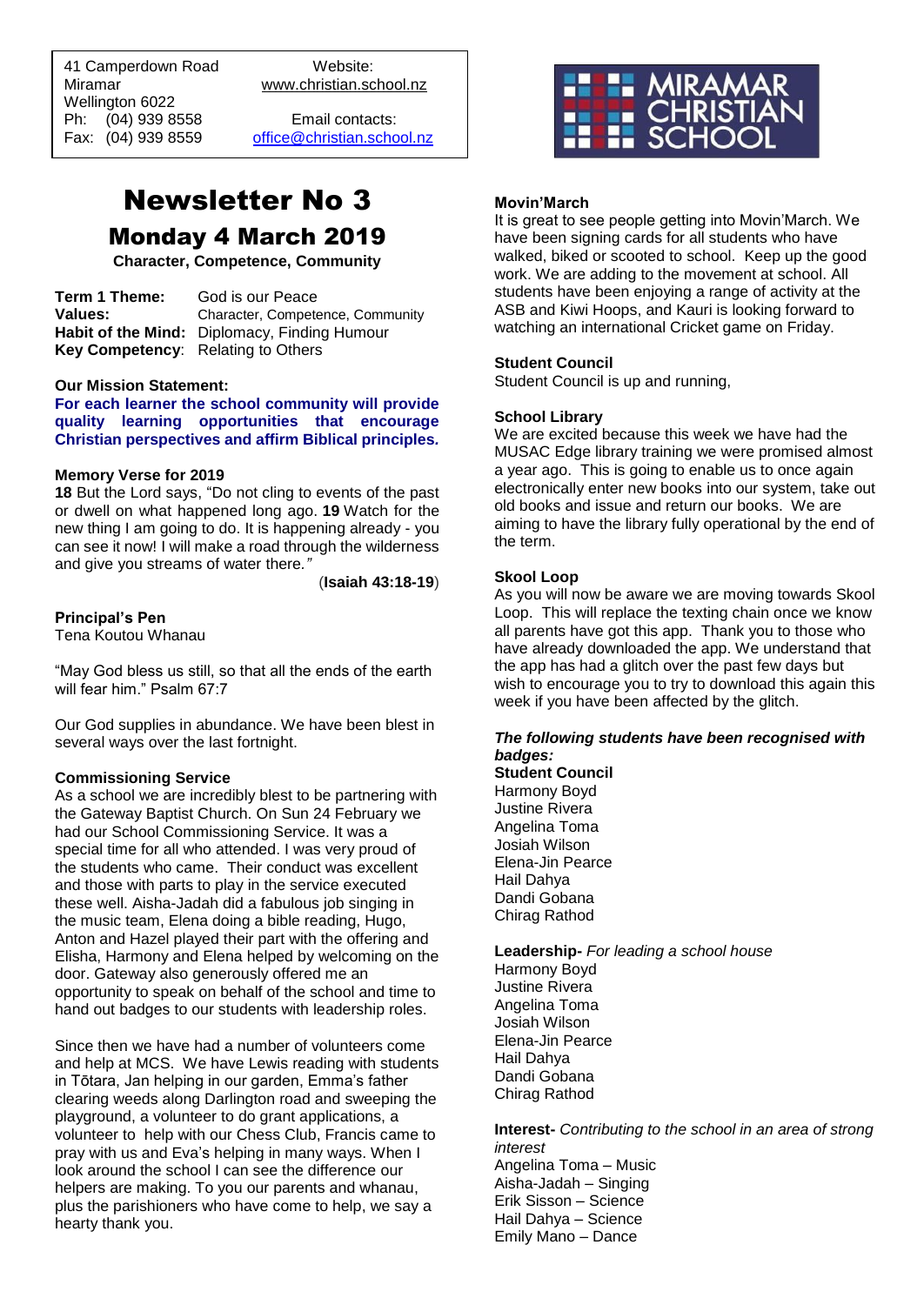**Adventure-** *Taking risks and contributing to community on camp* Elena-Jin Pearce Harmony Boyd Justine Rivera Angelina Toma

**Community-** *Carrying out significant duties within the* 

*school communtiy* Harmony Boyd Justine Rivera Angelina Toma Josiah Wilson

Josiah Wilson



*Students with their various badges*

Ngā mihi nui and God bless you. **Kaye Gillies Principal**

# **Prayer Requests**

The following students and their families are prayed for by the staff each time we gather to pray during the week. We ask that you also pray for them too. **Week 5:** Hugo, Amia-Rose, Harmony

**Week 6:** Daniel, Lotus, Justine

# **2019 Invoices**

Class Sets, Mathletics, Bibles, Technicraft, PE, etc

The total amount to be charged for Class Sets, Mathletics, Bibles, Technicraft, PE, etc for 2019 is still being finalised and will be sent out in the next few weeks. Voluntary Donation

The school's annual Voluntary Donation for 2019 remains the same as previous years at \$70 per student per year. These invoices will be sent out at the same time as the other invoices.

#### **Music Lessons**

We continue to offer piano lessons on Friday mornings. If your child would like to start taking piano lessons, a registration form can be collected from the School Office.

**Children in Wellington are learning how to Cartwheel, Round-off, Handspring and Flip at BIGAIR Gymnastics classes!** Children develop strength, flexibility, balance, proprioception, plus pride and self-confidence as they achieve new skills. BIGAIR's GYMNASTICS, TUMBLING, FREE RUNNING & TRAMPOLINE classes are great for fun and fitness! We focus on safety, technique, basic skills, through to more advanced skills such as summersaults and twisting. CHEERLEADING is perfect for children who love to Dance, Stunt and Tumble. We are currently taking new members into our 2019 competitive teams! To find out more, please call Bigair Gym Owhiro Bay on 3838779 or email wgtn@bigairgym.co.nz

# SCHOOL DIARY

| <b>Every Monday</b>     | Principal's Assembly, 2:15pm                   |
|-------------------------|------------------------------------------------|
| <b>Every Monday</b>     | Prayer Group, Hall, 9am                        |
| <b>Every Tues/Thurs</b> | Wheels Day / Wear PE Uniform                   |
| <b>Every Wednesday</b>  | Subway ordered lunch (optional)                |
| <b>Every Thursday</b>   | Technicraft (Yrs 7-8)                          |
| <b>Every Friday</b>     | Music Lessons, 9:30am - 12pm                   |
| <b>Every Sunday</b>     | 10am Gateway Baptist Church - All Welcome      |
| <b>March</b>            |                                                |
| Monday 4                | Learning/Class Assembly 2:30pm                 |
| Tuesday 5               | Kiwi Hoop a.m.                                 |
| Friday 8                | Kauri Class Trip to Cricket Game 11am-1pm      |
| Friday 8                | PE @ ASB p.m.                                  |
| Tuesday 12              | Kiwi Hoop a.m.                                 |
| Friday 15               | PE @ ASB p.m.                                  |
| Monday 18               | Learning/Class Assembly 2:30pm                 |
| Monday 18               | BoT Mtg, 6:30pm, Staffroom                     |
| Tuesday 19              | Kiwi Hoop a.m.                                 |
| Tuesday 19              | EZ Futsal (Jnrs - Y5/6) @ ASB                  |
| Wednesday 20            | EZ Futsal (Snrs - Y7/8) @ ASB                  |
| Friday 22               | Kauri - Library Visit 11am                     |
| Friday 22               | PE @ ASB p.m.                                  |
| Tuesday 26              | Kiwi Hoop a.m.                                 |
| Friday 29               | Mufti Day - gold coin donation                 |
| <b>April</b>            |                                                |
| Monday 1                | Learning/Class Assembly 2:30pm                 |
| Friday 5                | Y4-8 Lower Nth Is Christian Schools Sports Day |
| Friday 5                | PE @ ASB p.m.                                  |
| Friday 12               | PE @ ASB p.m.                                  |
| Friday 12               | End of Term 1 (3pm finish)                     |

### **Speech and Drama Lessons**

All ages, group and individual lessons in drama, public speaking and general speech quality. Trinity College London exam tutoring and competition entry available on request. Email [eminardsblack@gmail.com](mailto:eminardsblack@gmail.com) for more information.

# **SPCA Wellington Centre Open Day**

SPCA are super excited to announce their Open Day is back again! And this year it also coincides with our building - the Wellington Fever Hospital's - 100th birthday!

We want you to join us at our Wellington Centre to celebrate on March 16th, where you will get a sneak peek into the life at SPCA's Wellington Centre! As well as having the opportunity to see animals and go behind the scenes at SPCA, visitors will get to enjoy food trucks on site, as well as performances from Taikoza Wellington, the Wellington Ukelele Peace Network, and dance students from Te Auaha. *Saturday 16th March, 10am – 3pm. SPCA's Wellington Centre, 140 Alexandra Road, Newtown.*

*Gold coin entry.*

#### **Wellington Hockey Pre-season Y5-6 Development & Festival Day - All Welcome, Beginners to more experienced players**

**WHEN:** Sunday 31 March **WHERE:** National Hockey Stadium, Mount Albert Road, Newtown

**TIME:** 12-4pm

**EXPECT:** Quality Coaching, Fun Hockey Games, Competitions & Prizes

**REGISTER:** Head to [www.wellingtonhockey.org.nz](http://www.wellingtonhockey.org.nz/) and click "HAVE A GO" under the "DEVELOPMENT" tab **CONTACT:** Jenni Cronin, Development Manager, Capital Hockey, [jenni@capitalhockey.org.nz,](mailto:jenni@capitalhockey.org.nz) 0212098483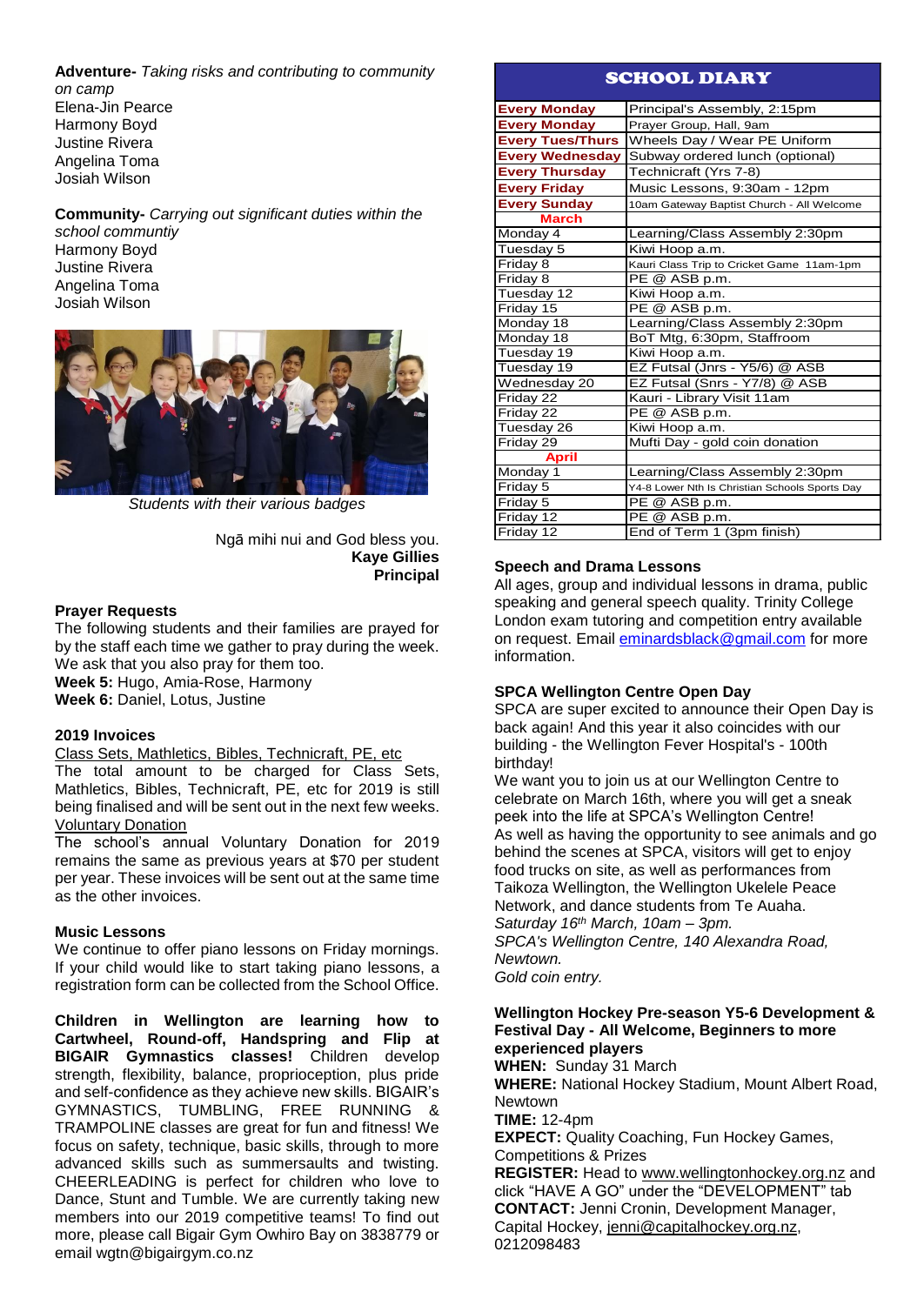



If you are a parent, staff member or member of the school community and<br>you draw down a new ASB home Ioan of \$250,000 or more, ASB will donate<br>to your chosen participating school:





# **Family Space Playgroup Coordinator** Wanted

The Family Space is seeking an outgoing Playgroup Coordinator to facilitate the smooth running of 3 playgroups each week (Monday, Tuesday & Thursday mornings) and to manage basic administrative & financial tasks. The role would suit someone who loves working in a Christian environment with pre-school children and communicates well with parents & caregivers from all backgrounds.

# This position is part-time (14 hours/week) and begins as soon as possible.

Contact Phil if you're interested to receive the Job Description, Statement of Faith and Application form for this role. All CV's (with 2 current referees) AND completed application forms to be sent to:

# pastor@gatewaybaptist.org.nz

Phil Coates: 021 236 8139 (Family Space Trust Chairperson)

# **Permanent Position Vacant: Please Apply**



112 Waipapa<br>Road, Hataitai, Wellington

**Contact details: Kaye Rodriguez** 0212565085 **Jacine Palatchie** 0220459936

# Kids Community Hub **AFTER SCHOOL CARE**

**ACCEPTING ENROLLMENTS NOW!** 



**Planned activities** 

Supervision of homework tasks **Healthy afternoon** 

snacks

Indoor & outdoor play



Offers working

parents/caregiver<br>a convenient and<br>safe alternative for<br>their children after

school childcare

pick up



**Run and** operated by experienced &<br>qualified owners.

Kids Hub Wellington Limited 112 WAIPAPA ROAD, HATAITAI, WELLINGTON, NEW ZEALAND CONTACT NUMBERS: 0212565085/0220459936 | EMAIL ADDRESS:<br>KIDSHUBWELLINGTON@GMAIL.COM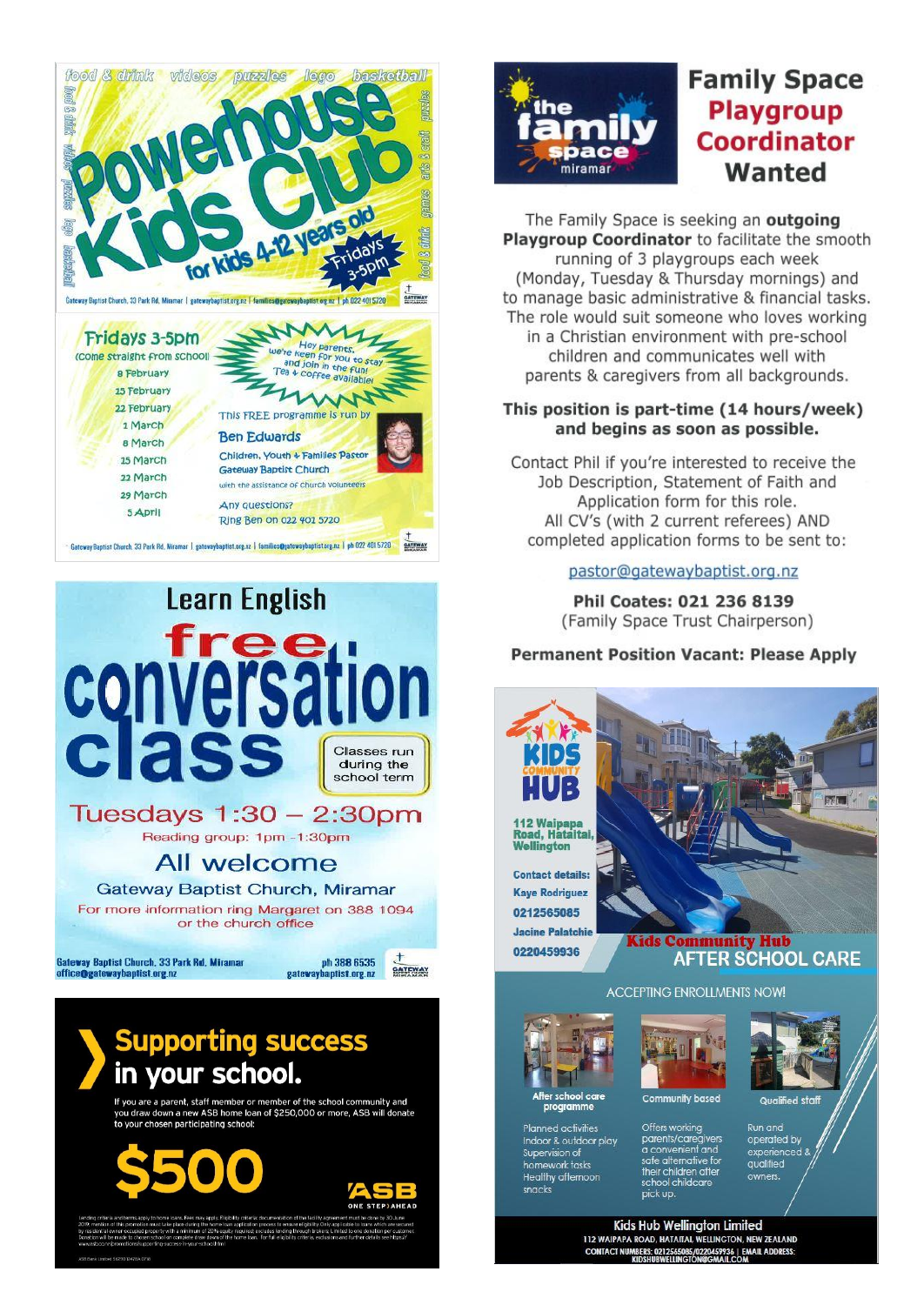# **The Cathedral Choristers**

Dear Parent/Guardian,

My name is Michael Stewart and I direct the music at Wellington Cathedral of St Paul, opposite Parliament on Molesworth Street.

I am writing to you to let you know about the opportunity for children to gain a free music education and singing tuition at the Cathedral, an acknowledged centre of musical excellence.

We offer two choirs at the Cathedral: the first, the Children's Choir, is for children aged 5-8. In the Children's Choir members are taught basic musicianship and singing technique in a weekly rehearsal and join with the Cathedral Choristers for a monthly Thursday evening service.

The Cathedral Choristers are a robed choir of 8-15 year-old children, whose skills are developed in singing technique, music theory, public speaking and teamwork through two weekly rehearsals. They lead the weekly Thursday evening Evensong service, with choristers reciting the readings as well as leading all the sung components. The training that the Choristers receive has equipped many graduates to proceed on to national choirs, such as the New Zealand Secondary Schools Choir, and many of the world's leading singers can attribute their start in their profession to having been trained as chorister.

We currently have vacancies in both of these choirs. If you are interested in finding out more, please do not hesitate to contact me on 021 477 257 or at [dom@wellingtoncathedral.org.nz.](mailto:dom@wellingtoncathedral.org.nz)

Yours sincerely, Michael Stewart



# **Faith and Adolescence Tour - Tues 14 May 2019**

The Church in NZ has struggled to 'keep our Teens connected to Faith' for a long time now. This tour will speak into this challenge with hope and encouragement for parents, pastors, youth workers, and to teenagers themselves. The keynote speaker will be Dr Crystal Kirgiss who is a published author and respected speaker on this subject.

#### **Parents Seminar**

Time: 7pm-9pm

Venue: Lifeswitch, 3 Reynolds Bach Dr, Stokes Valley, Lower Hutt 5019

Cost: \$5 (cash/eftpos) (door sales only) Topic: The Wonder Years

- Seeing our teens as "a wonder to behold" rather than "a problem to be solved" or "a stage to survive."
- Understanding cultural pressures, neurological development, and a theology of adolescence can reshape our view of parenting teens — which is a sacred task."